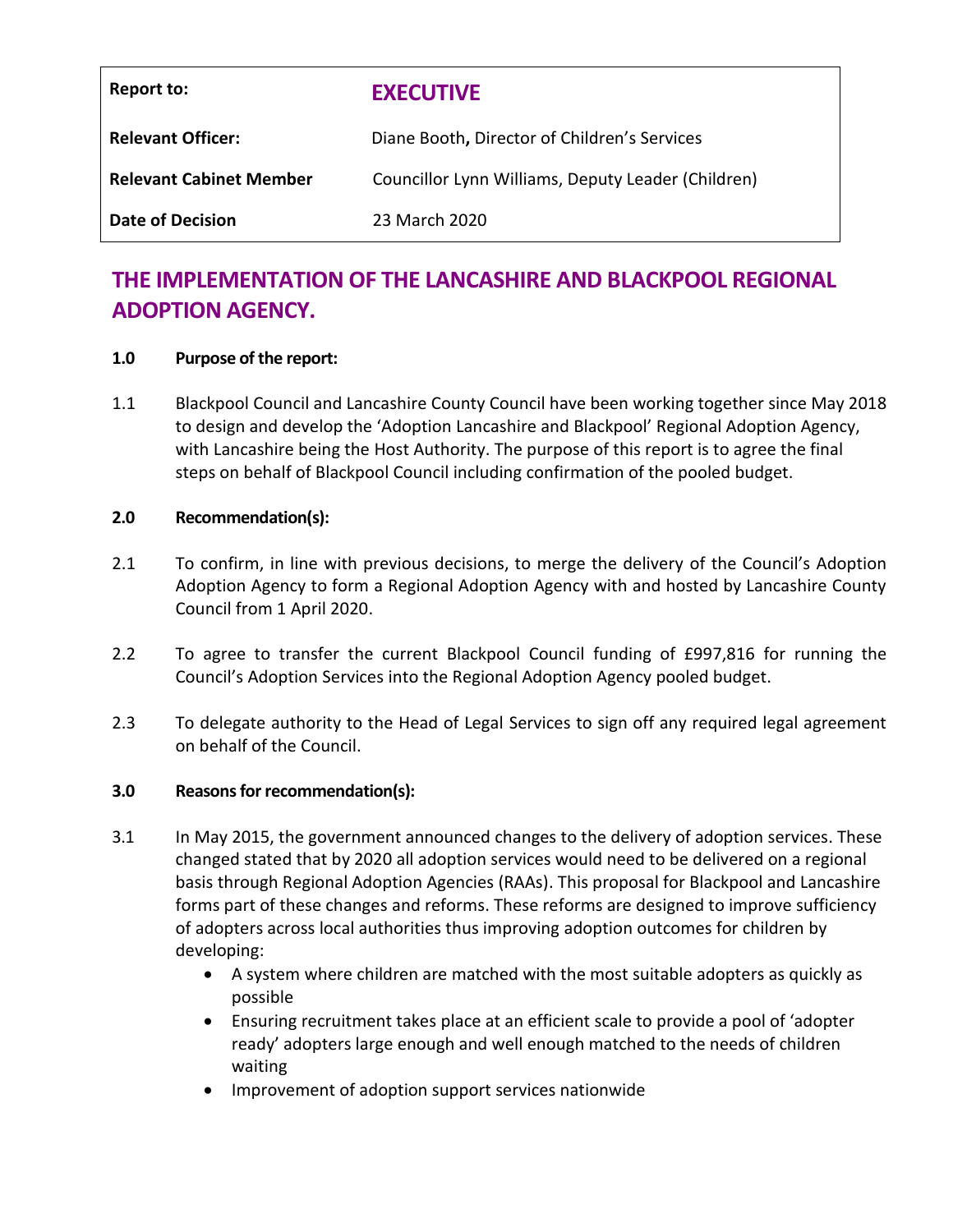- 3.2a Is the recommendation contrary to a plan or strategy adopted or approved by the Council?
- 3.2b Is the recommendation in accordance with the Council's approved budget?
- 3.3 Other alternative options to be considered:

No other alternatives at the present time. The decision in principal for a Local Authority hosted model and that Lancashire County Council would host the Regional Adoption Agency was agreed by Blackpool Borough Council by officer decision on the 28 October 2018.

#### **4.0 Council priority:**

4.1 The relevant Council priority is: "Communities: Creating stronger communities and increasing resilience".

#### **5.0 Background information**

- 5.1 Since May 2018, Lancashire County Council and Blackpool Council have been working together to design and deliver a new Regional Adoption Agency (RAA), 'Adoption Lancashire and Blackpool'. Grant funding to set up the Regional Adoption Agency was approved by the Department for Education in early 2018 and a multi-disciplinary project team setup in May 2018.
- 5.2 On the 24 October 2018, a decision was taken to approve the proposed options for the legal model for Blackpool and Lancashire's Regional Adoption Agency (RAA) to inform decision making in order to progress with the development and implementation of the Regional Adoption Agency (RAA) and the Lancashire County Council hosted model agreed. The agreement was for a Local Authority hosted model and that Lancashire County Council would host the Regional Adoption Agency on behalf of both Blackpool Council and Lancashire County Council
- 5.3 The proposed model for Adoption Lancashire and Blackpool will include delivery of the following services in addition to the Department for Education minimum criteria:
	- Recruitment, assessment and support of early permanence carers
	- Adoption panels
	- Family finding for Blackpool and Lancashire children awaiting adoption.

If approved the proposed Regional Adoption Agency would go live with all the above functions from 1 April 2020.

- 5.4 Decisions have been made around the Regional Adoption Agency's design by a board comprising of:
	- Chair of the Board Blackpool's Director of Children's Service
	- Service Decision Makers Heads of Services from Blackpool and Lancashire
	- Finance leads from Blackpool and Lancashire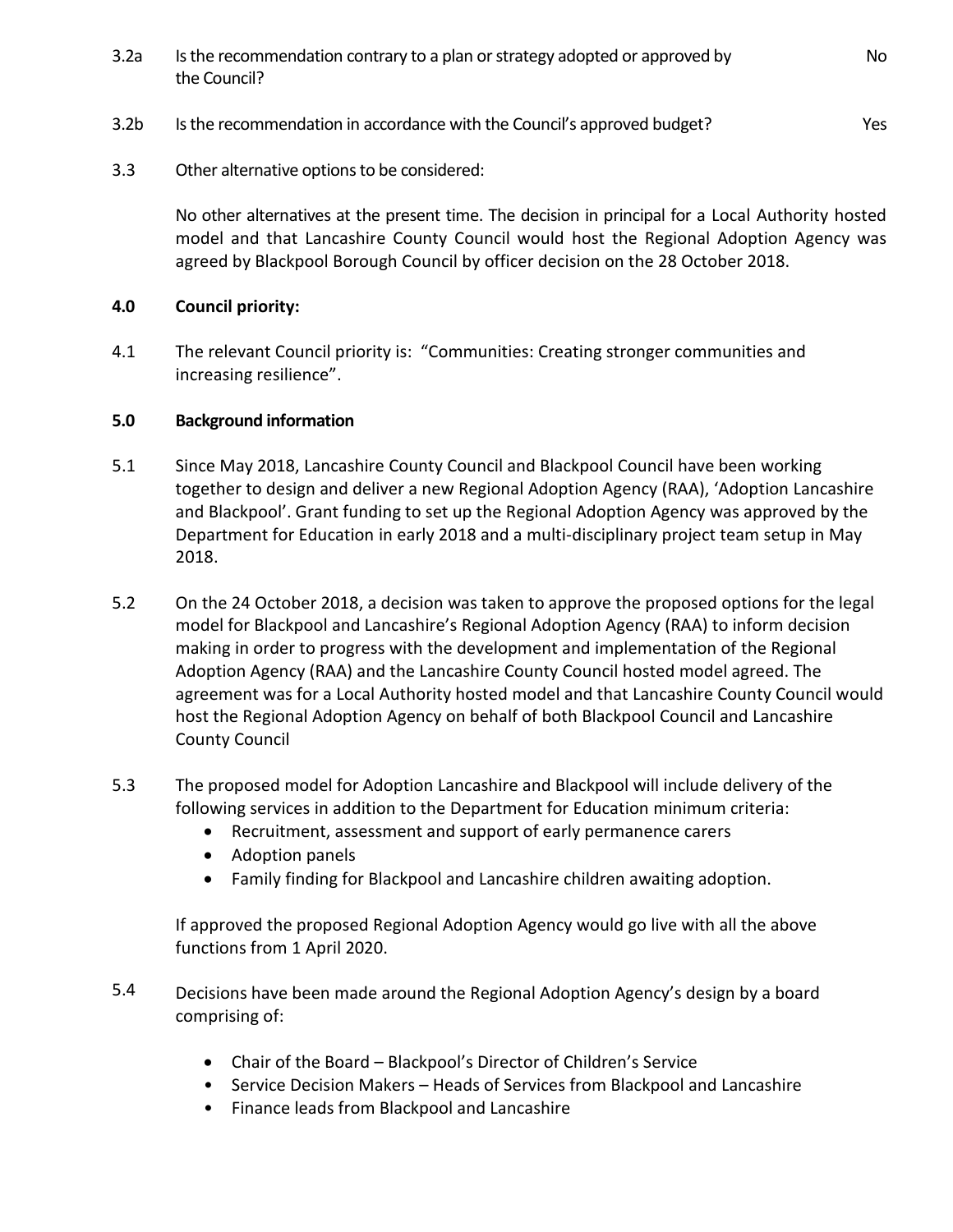- Deputy Head of Legal from Blackpool
- Commissioning Lead from Lancashire
- A Voluntary Sector Representative
- A Department for Education Coach
- 5.5 Other people who attend the board include the project team, and representatives from communications and branding, Human Resources and ICT as required.
- 5.6 As outlined in the reason for recommendation, the main aims are to develop:
	- A system where children are matched with the most suitable adopters as quickly as possible
	- Ensuring recruitment takes place at an efficient scale to provide a pool of 'adopter ready' adopters large enough and well enough matched to the needs of children waiting
	- Improvement of adoption support services nationwide
- 5.7 The Board will monitor the achievement of these aims and the involvement of the Director of Children's Services as the Chair of the Board will ensure that this takes place. Where relevant reports will take place to the relevant Cabinet Member and the relevant Scrutiny Committee.
- 5.8 Does the information submitted include any exempt information? No

#### **5.9 List of Appendices:**

None.

#### **6.0 Legal considerations:**

- 6.1 Statutory guidance puts a duty on local authorities to provide Adoption services under the Adoption and Children Act 2002. The proposed Regional Adoption Agency model would meet these duties, ensuring high quality adoption services are available to meet the needs of Lancashire's and Blackpool's children. Statutory work around adoption will remain with the local authorities and ultimate responsibility for the children will remain as is and will not transfer to the Regional Adoption Agency.
- 6.2 In September 2018, the Regional Adoption Agency board agreed that Adoption Lancashire and Blackpool would be a local authority hosted model. At that point, all live Regional Adoption Agency were local authority hosted models. The rationale for this decision being is this is the most straight forward and cost-effective option.
- 6.3 In October 2018, it was agreed by the board and both Councils that Lancashire would be the host local authority for the Regional Adoption Agency. The role of the host authority was agreed to be as follows:
	- Overall accountability to all Regional Adoption Agency members on adoption services.
	- Day-to-day line management of Regional Adoption Agency staff.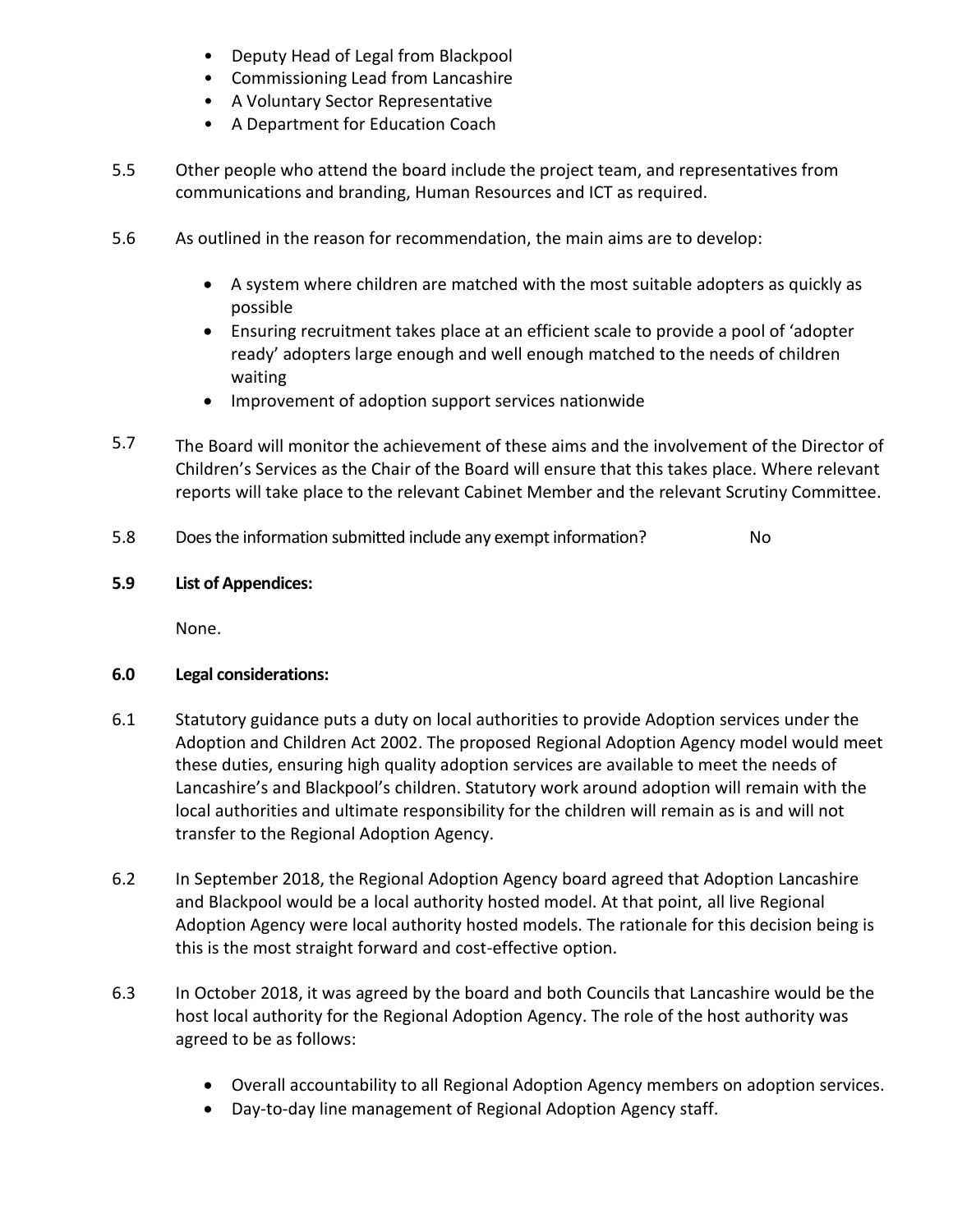- Provide the infrastructure and support services to support the Regional Adoption Agency (e.g. Legal, Finance, insurance, management structure, business administration, communications and marketing, etc.).
- Accountability for the performance of the Regional Adoption Agency.
- Ownership of policies and procedures, responsible for new ways of working.
- Be the legal entity for the purposes of the Regional Adoption Agency and lead on commissioning and procurement of services.
- To deliver the Regional Adoption Agency's services around adoption.
- To provide, advise on and support the ICT requirements of the Regional Adoption Agency. This may include providing new ICT equipment to the additional staff.
- To hold any agreed budget provision and/or manage implementation of the Regional Adoption Agency's budgetary requirements.
- 6.4 A legal agreement has been agreed between Blackpool and Lancashire's legal teams. This agreement will last for the duration of the Regional Adoption Agency. Either partner can terminate the contract with 12 months' notice.
- 6.5 Once the Regional Adoption Agency comes into operation in April 2020, the Regional Adoption Agency will continue to be governed by this board, which will meet every four weeks during the first six months of operation and every three months thereafter. The Head of Service responsible to the Regional Adoption Agency will report to the board on performance, finance and practice issues.

#### **7.0 Human resources considerations:**

- 7.1 Staff across Blackpool and Lancashire's current adoption services were consulted on proposed staffing structures for the Regional Adoption Agency in May and September 2019. These consultations were carried out in conjunction with colleagues from each local authority's Human Resources teams, Senior Managers and Trade Union representatives
- 7.2 Blackpool Council staff were given the choice to be seconded into Lancashire as the host authority for the Regional Adoption Agency. Staff were given the option of whether they wanted to join the Regional Adoption Agency or transfer to other roles with the Council based in Blackpool. A number of staff chose voluntarily to move into other posts in Blackpool Council. The secondment therefore only applies to one part time member of staff. The staff member seconded will remain a Blackpool Council employee and retain current terms and conditions. There will be no impact to the employee's pension. A secondment agreement has been agreed between Lancashire and Blackpool and is appended as a schedule to the legal agreement. This agreement will be reviewed 12 months after the go live date, April 2021.
- 7.3 Staff joining the Regional Adoption Agency were potentially required to move location as Regional Adoption Agency services will mainly be delivered from a base in central Preston. However, staff will have the ability to work for some parts of their time within the offices at Bickerstaffe House, Blackpool and the other four district offices used by Lancashire's Fostering and Adoption teams.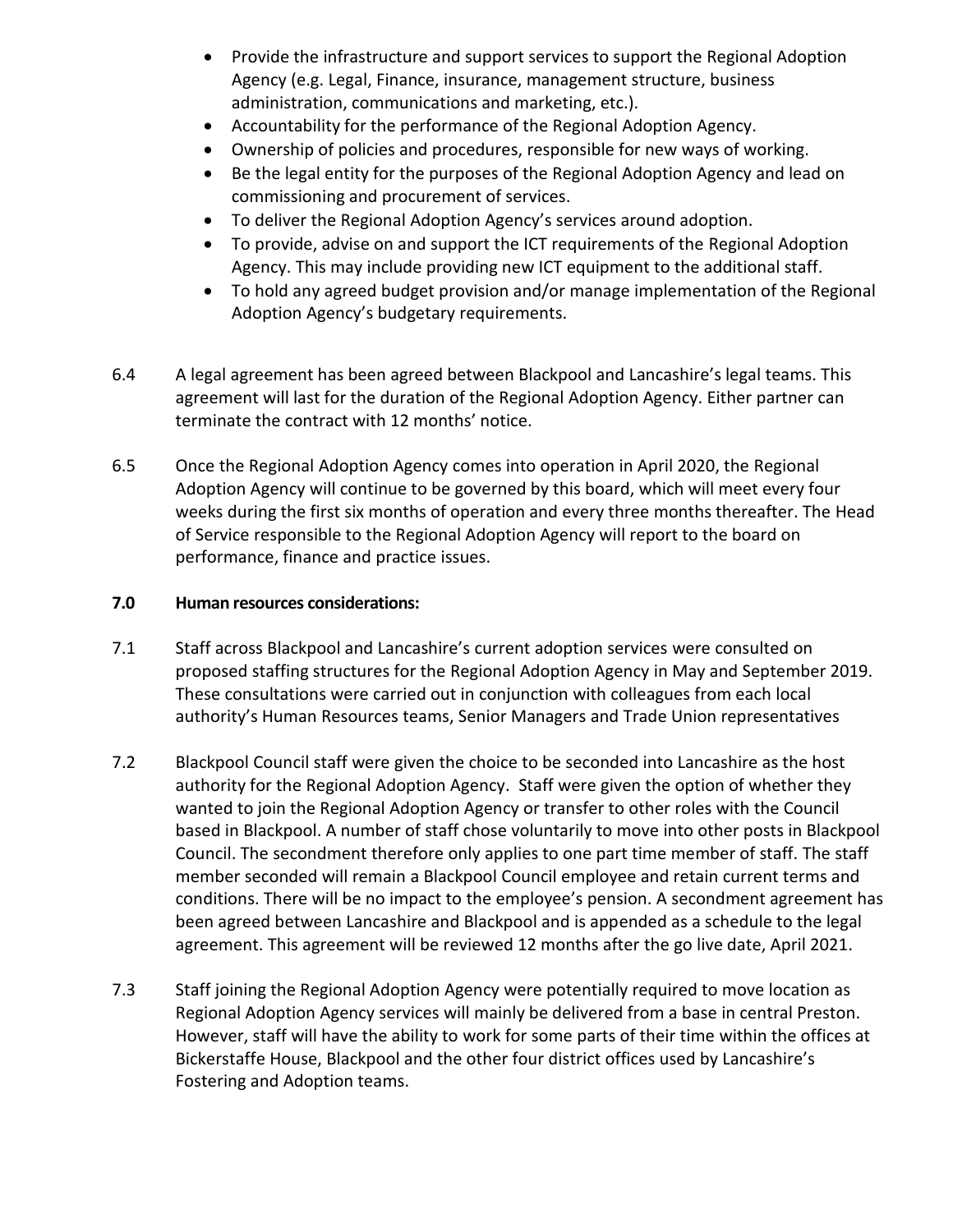- 7.4 The Regional Adoption Agency's staffing model has been designed with aim of recruiting 100% of the number of adopters needed for Lancashire and Blackpool children. This would mean that the Regional Adoption Agency would become much less reliant on expensive adoptive placements with external agencies for our children. As a consequence some additional staffing posts have been created within the structure using current budgets at no additional cost. There have been no reductions in posts as a result of the Regional Adoption Agency and no potential redundancy implications.
- 7.5 New or vacant posts being created within the Regional Adoption Agency will be advertised both internally and externally on Lancashire County Council's terms and conditions as the host authority. All vacant posts within the Regional Adoption Agency will be appointed on Lancashire County Council's terms and conditions.

#### **8.0 Equalities considerations:**

- 8.1 The Regional Adoption Agency would continue to provide universal services for all its children and families, including promoting adoption to potential adopters with protected characteristics and to meet the needs of children that wait longer for adoptive placements.
- 8.2 The Regional Adoption Agency model would continue to meet the statutory duties under section 149 of the Equality Act.
- 8.3 All Human Resources processes would be undertaken in line with Equalities legislation and guidelines. It has been determined that an Equality Impact Assessment is not required as the Regional Adoption Agency should not have an adverse impact on protected characteristics groups of members of staff, adopters or families
- **9.0** Financial considerations:
- 9.1 The setup of the Regional Adoption Agency until go-live is funded by department for education grant funding, which has been provided to both local authorities. Once the Regional Adoption Agency is operational in April 2020 it must have its own pooled budget in place.
- 9.2 The following six financial principals have been agreed between the two authorities:

| <b>No</b> | Principles:                                                                                   | What this Means:                                                                                                                                                                                                               |
|-----------|-----------------------------------------------------------------------------------------------|--------------------------------------------------------------------------------------------------------------------------------------------------------------------------------------------------------------------------------|
| 1         | We will commit to a minimum amount for<br>the budget on an annual basis to give<br>stability. | Councils will pay a minimum<br>amount to the Regional Adoption<br>Agency every year to ensure the<br>Regional Adoption Agency has<br>enough money to run. In the first<br>year this will be no less than the<br>current spend. |
| 2         | Annual commitment to number of posts in<br>teams and that vacancies will be filled.           | Councils will commit to<br>dedicating a specified number of<br>posts to the Regional Adoption                                                                                                                                  |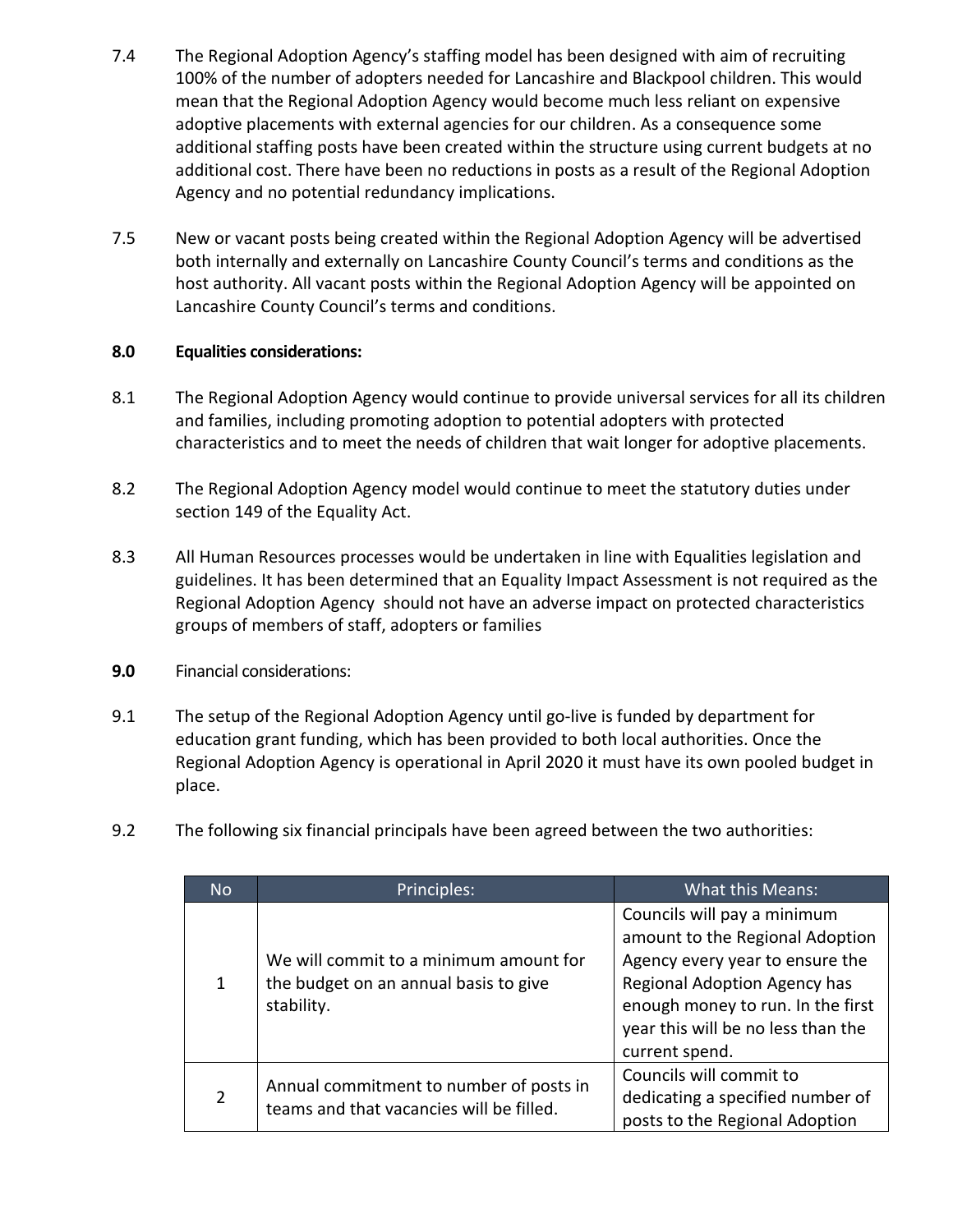|   |                                                                                                                                           | Agency. There will be no staffing<br>reductions in an agreed initial<br>period from the Regional<br>Adoption Agency going live.                                                                      |
|---|-------------------------------------------------------------------------------------------------------------------------------------------|------------------------------------------------------------------------------------------------------------------------------------------------------------------------------------------------------|
| 3 | We will put transitional arrangements in<br>place to accommodate for a part-year start<br>to the Regional Adoption Agency                 | Both Councils will adopt an<br>interim model for ease and<br>practicality due to the Regional<br>Adoption Agency going live part<br>way through a financial year.                                    |
| 4 | There will be no interagency fees between<br>Local Authorities who are members of the<br>Regional Adoption Agency.                        | The Councils will not pay or<br>receive income for interagency<br>adoptive placement fees within<br>the allocated quota and agreed<br>9% margin, for placing children<br>with each other's adopters. |
| 5 | There will be interagency fees paid to our<br><b>Voluntary Sector Partners.</b>                                                           | We will continue to pay our<br>voluntary agency partners<br>interagency fees for placing our<br>children with their adopters.                                                                        |
| 6 | Overhead costs of running the service will<br>need to be shared amongst members of the<br>Regional Adoption Agency on an agreed<br>basis. | We will agree to split overhead<br>costs (i.e. HR, ICT,<br>accommodation, etc.) between<br>the LAs to ensure this is shared<br>fairly and the host does not single<br>headedly carry this burden.    |

- 9.3 The Regional Adoption Agency financial model adopted by the Regional Adoption Agency is that both Councils contribute to the Regional Adoption Agency pooled budget by paying in current/average expenditure levels on delivering adoption services. These figures were calculated as an average expenditure of the last three financial years, except for staffing budgets which were calculated on current year expenditure.
- 9.4 The financial contribution to the Regional Adoption Agency from each Council is as follows:

|                                             | Lancashire<br>Contribution | Blackpool<br>Contribution | <b>Total</b>  |
|---------------------------------------------|----------------------------|---------------------------|---------------|
| TOTAL:                                      | 1,884,622                  | 997,816                   | 2,882,43<br>8 |
| <b>Proportional Contribution</b><br>$(\%):$ | 65                         | 35                        | 100           |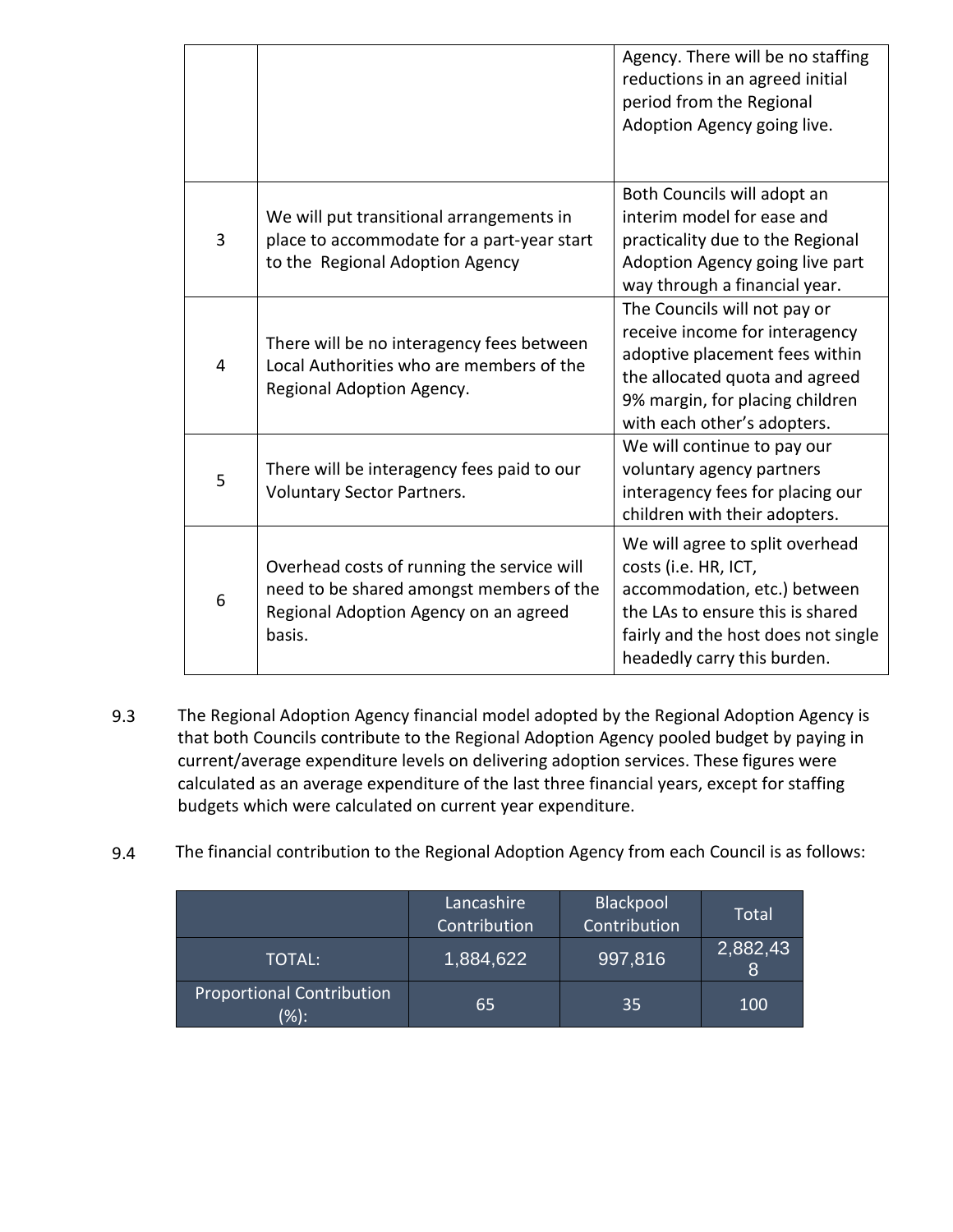- 9.5 On 19 December 2018, the Regional Adoption Agency board agreed that financial contributions to the Regional Adoption Agency will be determined by each Council paying an amount of money into the Regional Adoption Agency based on the current/average expenditure levels.
- 9.6 These contributions have been calculated by the Regional Adoption Agency Project Team based on the average expenditure over the last three financial years, working closely with colleagues from Finance in both Local Authorities. The exception to this is that staffing cost contributions have been calculated using the 2020/2021 salary scales using an 80:20 ratio of the salary scale.
- 9.7 Any surplus that is not reinvested in the Regional Adoption Agency will be returned to each local authority on a proportional basis (calculated as the overall percentage financial contribution made by the authority to the RAA. (65% Lancashire and 35% Blackpool).
- 9.8 The rationale for the Regional Adoption Agency project has not primarily been driven by the need to make financial savings. However, the resulting economies of scale, coupled with a more strategic approach could mean that financial savings are realised once the Regional Adoption Agency has become established. It is important to note that the formation of the Lancashire and Blackpool Regional Adoption Agency utilises existing budgets and should not cost either Authority any more than they already spend on adoption services. This may be a challenge in year one due to the time required to establish the service, for this reason a risk share arrangement has been included in the formal agreement. The Regional Adoption Agency will have regular Board meetings at which Finance will be a standing agenda item, if it becomes apparent that there are financial pressures that are unable to be managed/mitigated by the pool then this pressure will be incorporated into the Council's standard budget monitoring process based on the agreed 65:35 (Lancashire County Council/Blackpool) risk share.

#### **10.0 f Risk management considerations:**

- 10.1 A local authority hosted model is considered a low risk option to establishing a Regional Adoption Agency. This has meant that the Councils involved in the Regional Adoption Agency have not had to setup a complicated arms-length organisation and has benefited from using the host authority's well-established infrastructure. This has reduced costs and risks around establishing a new organisation. To date, twenty Regional Adoption Agencies have been established using the hosted model.
- 10.2 The member of staff from Blackpool Council is being seconded into the Regional Adoption Agency for an initial period of 12 months. This ensures that the member of Blackpool Council staff is offered protection on their current employment contracts. The 12-month review period means that board members can allow the Regional Adoption Agency to 'settle' before considering any other options. This has reduced the risk of destabilising the workforce through changing terms and conditions.
- 10.3 The Regional Adoption Agency has been designed on a best practice model. There will be some disruption to current ways of working, however it is hoped this can be minimised and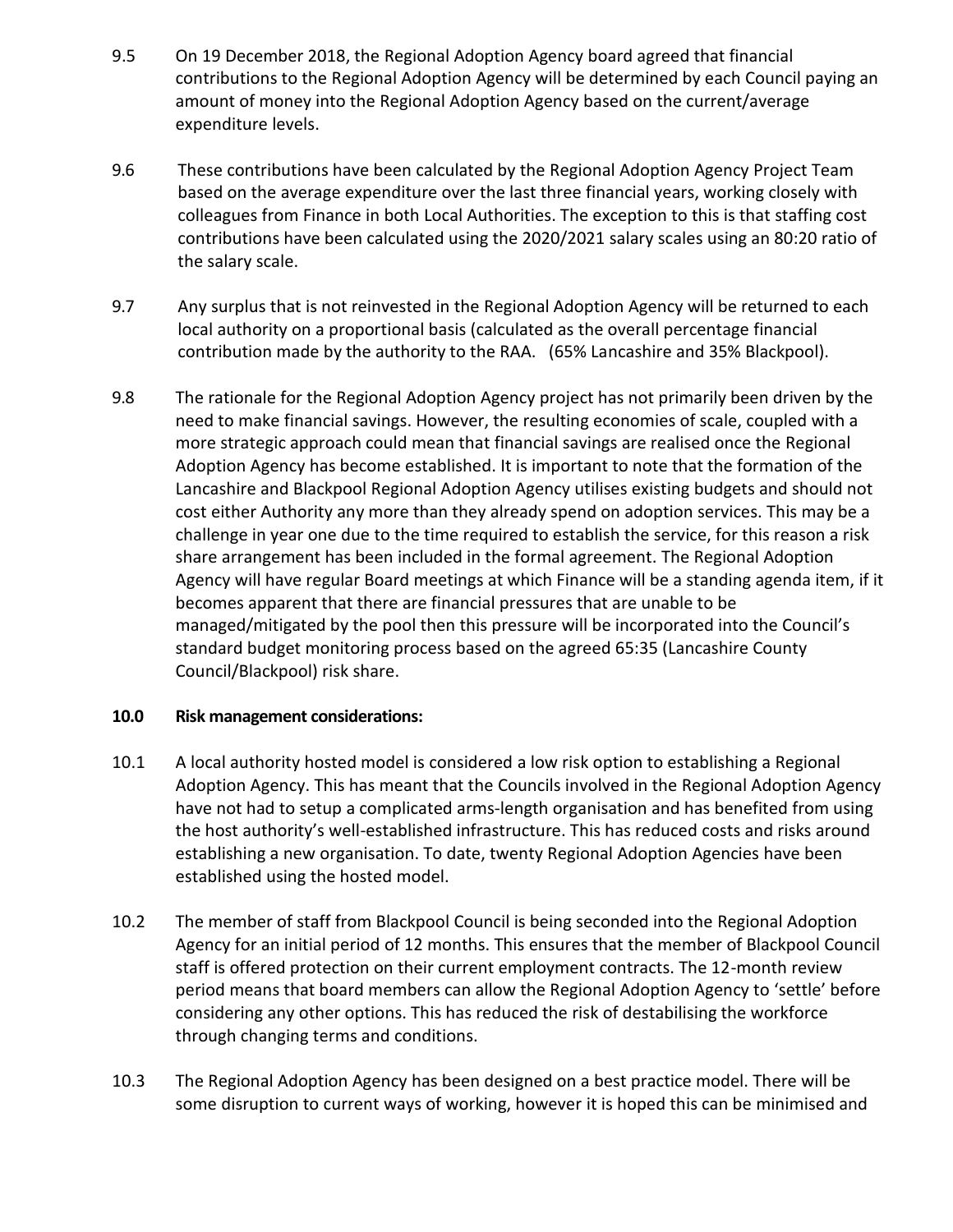there will be a clear improvement in service. As part of the design of the Regional Adoption Agency clear reporting mechanisms are being designed so that key performance indicators continue to be monitored at the board as the service goes live. Governance of the Regional Adoption Agency will comprise of monthly Board meetings for the first six months of operation and thereafter at three-month intervals. Monitoring service performance will be achieved through a performance dashboard. With this level of monitoring any deviation from expected performance can be picked up at an early stage and mitigating action put in place.

#### **11.0 Ethical considerations:**

11.1 One of the distinct benefits of combining the Adoption services of two Local Authorities is that a co-ordinated service will be more efficient and increase the likelihood of our looked after children finding permanent families more quickly.

#### **12.0 Internal/external consultation undertaken:**

- 12.1 Consultations have been held internally with staff in Blackpool's Adoption Service and Lancashire's Fostering and Adoption service. These consultations have been held at different points throughout the project's development. This staff consultation activity has included:
	- Co-designing future practice processes in the Regional Adoption Agency in workshops
	- Seconding staff into the temporary project team to develop the Regional Adoption Agency
	- implementing a thorough communication plan whereby staff are given updates and the opportunity to air views and ask questions after each Regional Adoption Agency board meeting
	- Formally consulting with staff around HR changes and proposed new staffing structures within the Regional Adoption Agency

External consultations have been held throughout the project's development with a range of stakeholders, such as:

- Running a dedicated children's climbing event for adopter children
- Involving Adopters in workshops to help design the branding and future processes
- Surveying service users, including birth families, on their experience of Adoption Services and how these could be improved
- Collaborating with independent panel members to design an improved panel experience for Adopters
- Local Voluntary Adoption Agencies have attended board meetings and other service design meetings.

All consultation feedback has been communicated to the Regional Adoption Agency Board and incorporated into the design of the Regional Adoption Agency. The name and logo design, for example, was wholly based on Adopter feedback.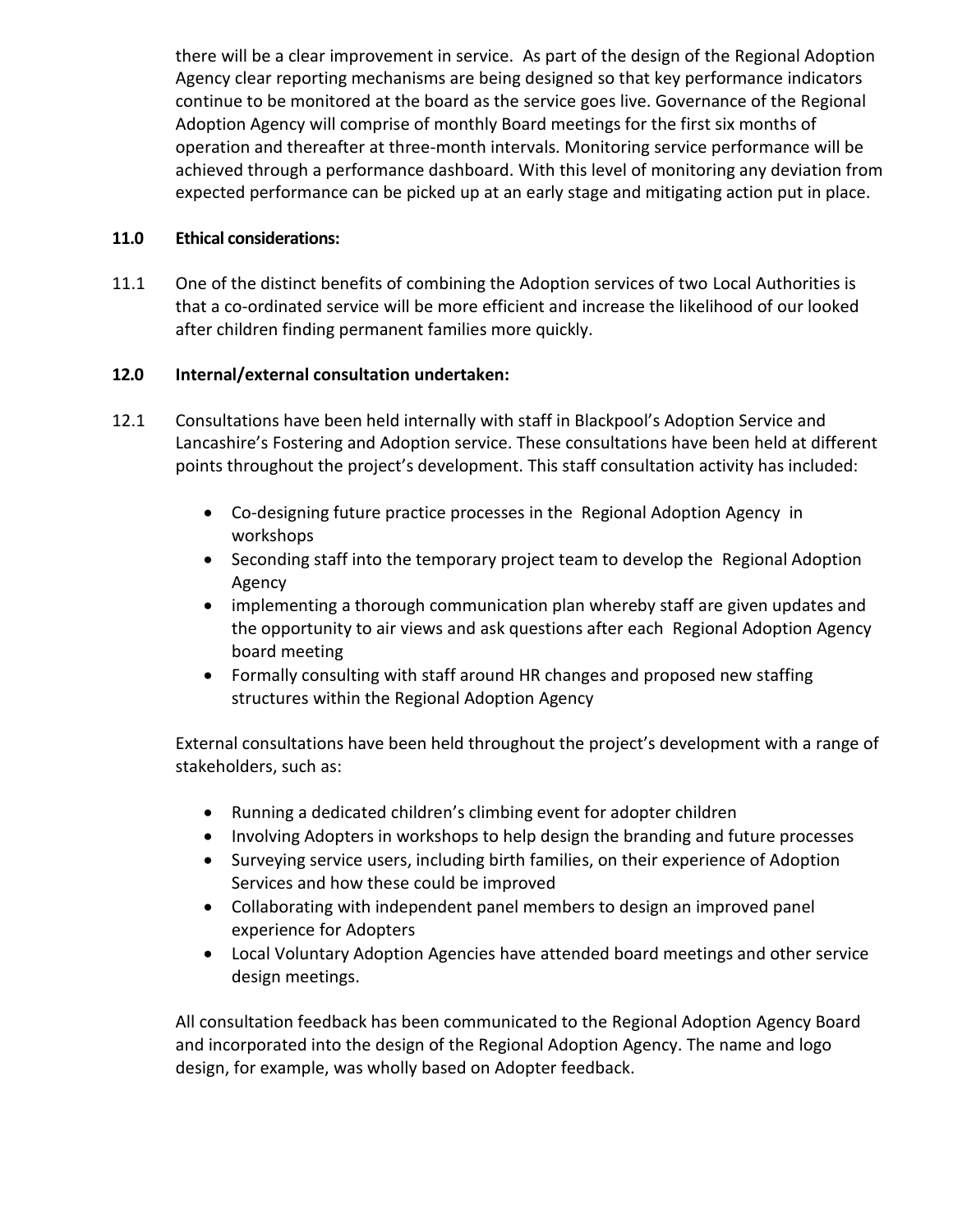## **13.0 Background papers:**

| 13.1 | Officer Decision on Regional Adoption Agency 24 October 2018     |
|------|------------------------------------------------------------------|
|      | http://democracy.blackpool.gov.uk/ieDecisionDetails.aspx?ID=1280 |

### **14.0 0Key decision information**:

| 14.1 | Is this a key decision?                                                                                      |               |                | Yes |
|------|--------------------------------------------------------------------------------------------------------------|---------------|----------------|-----|
| 14.2 | If so, Forward Plan reference number:                                                                        |               | 16/2019        |     |
| 14.3 | If a key decision, is the decision required in less than five days?                                          |               | No             |     |
| 14.4 | If yes, please describe the reason for urgency:                                                              |               |                |     |
| 15.0 | <b>Call-in information:</b>                                                                                  |               |                |     |
| 15.1 | Are there any grounds for urgency, which would cause this decision to be<br>exempt from the call-in process? |               |                |     |
| 15.2 | If yes, please give reason:                                                                                  |               |                |     |
|      | TO BE COMPLETED BY THE HEAD OF DEMOCRATIC GOVERNANCE                                                         |               |                |     |
| 16.0 | <b>Scrutiny Committee Chairman (where appropriate):</b>                                                      |               |                |     |
|      | Date informed:                                                                                               | 13 March 2020 | Date approved: |     |
| 17.0 | Declarations of interest (if applicable):                                                                    |               |                |     |
| 17.1 |                                                                                                              |               |                |     |
| 18.0 | <b>Executive decision:</b>                                                                                   |               |                |     |
| 18.1 |                                                                                                              |               |                |     |
| 19.0 | <b>Date of Decision:</b>                                                                                     |               |                |     |
| 19.1 |                                                                                                              |               |                |     |
| 20.0 | Reason(s) for decision:                                                                                      |               |                |     |
| 20.1 |                                                                                                              |               |                |     |
| 21.0 | <b>Date Decision published:</b>                                                                              |               |                |     |
| 21.1 |                                                                                                              |               |                |     |